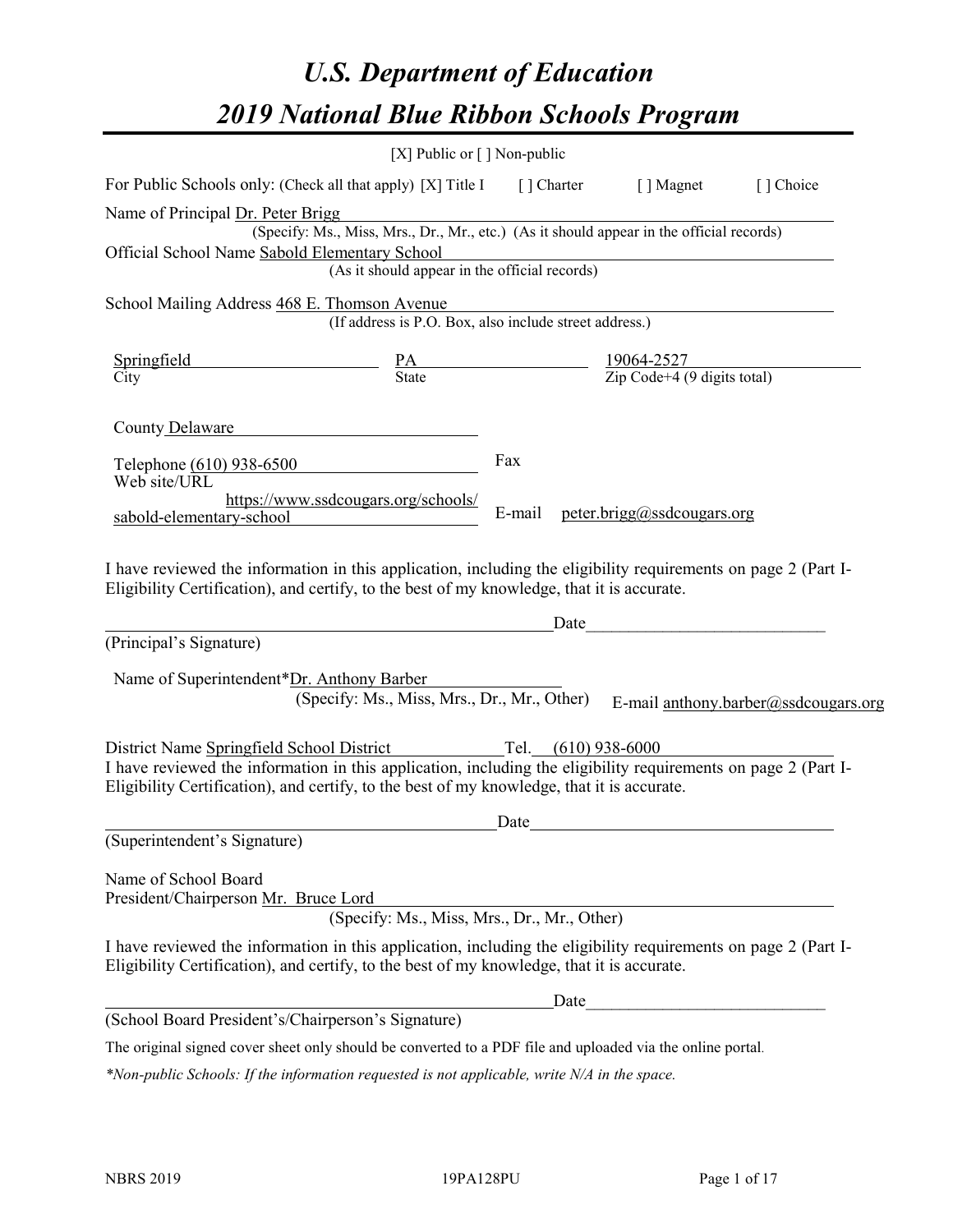The signatures on the first page of this application (cover page) certify that each of the statements below, concerning the school's eligibility and compliance with U.S. Department of Education and National Blue Ribbon Schools requirements, are true and correct.

1. All nominated public schools must meet the state's performance targets in reading (or English language arts) and mathematics and other academic indicators (i.e., attendance rate and graduation rate), for the all students group, including having participation rates of at least 95 percent using the most recent accountability results available for nomination.

2. To meet final eligibility, all nominated public schools must be certified by states prior to September 2019 in order to meet all eligibility requirements. Any status appeals must be resolved at least two weeks before the awards ceremony for the school to receive the award.

3. The school configuration includes one or more of grades K-12. Schools on the same campus with one principal, even a K-12 school, must apply as an entire school.

4. The school has been in existence for five full years, that is, from at least September 2013 and each tested grade must have been part of the school for the past three years.

5. The nominated school has not received the National Blue Ribbon Schools award in the past five years: 2014, 2015, 2016, 2017, or 2018.

6. The nominated school has no history of testing irregularities, nor have charges of irregularities been brought against the school at the time of nomination. If irregularities are later discovered and proven by the state, the U.S. Department of Education reserves the right to disqualify a school's application and/or rescind a school's award.

7. The nominated school has not been identified by the state as "persistently dangerous" within the last two years.

8. The nominated school or district is not refusing Office of Civil Rights (OCR) access to information necessary to investigate a civil rights complaint or to conduct a district-wide compliance review.

9. The OCR has not issued a violation letter of findings to the school district concluding that the nominated school or the district as a whole has violated one or more of the civil rights statutes. A violation letter of findings will not be considered outstanding if OCR has accepted a corrective action plan from the district to remedy the violation.

10. The U.S. Department of Justice does not have a pending suit alleging that the nominated school or the school district, as a whole, has violated one or more of the civil rights statutes or the Constitution's equal protection clause.

11. There are no findings of violations of the Individuals with Disabilities Education Act in a U.S. Department of Education monitoring report that apply to the school or school district in question; or if there are such findings, the state or district has corrected, or agreed to correct, the findings.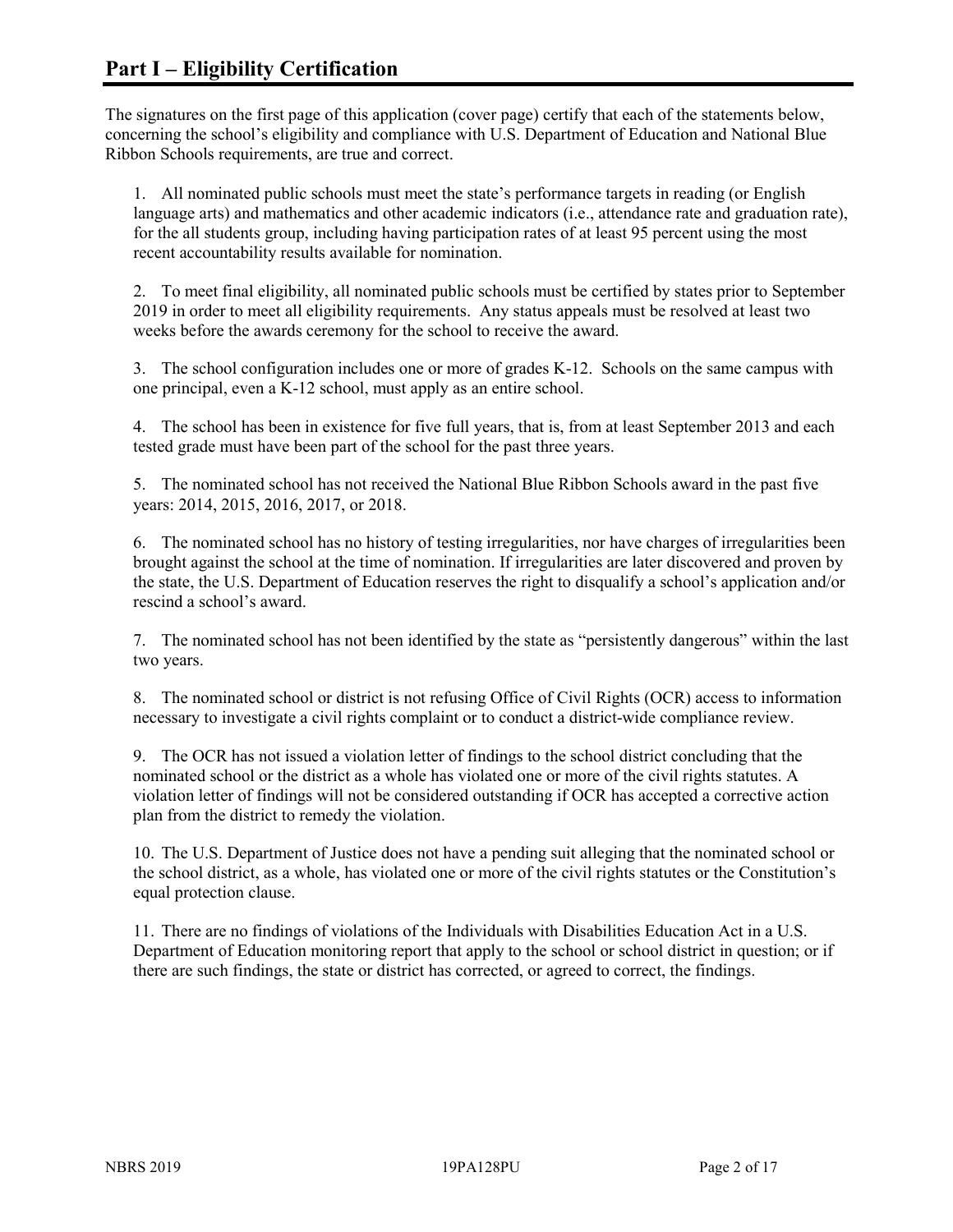### **Data should be provided for the most recent school year (2018-2019) unless otherwise stated.**

# **DISTRICT**

1. Number of schools in the district  $\frac{3}{2}$  Elementary schools (includes K-8) (per district designation): 1 Middle/Junior high schools 1 High schools 0 K-12 schools

5 TOTAL

**SCHOOL** (To be completed by all schools)

2. Category that best describes the area where the school is located:

[ ] Urban or large central city [X] Suburban [] Rural or small city/town

3. Number of students as of October 1, 2018 enrolled at each grade level or its equivalent in applying school:

| Grade                           | # of         | # of Females | <b>Grade Total</b> |
|---------------------------------|--------------|--------------|--------------------|
|                                 | <b>Males</b> |              |                    |
| <b>PreK</b>                     | 0            | $\theta$     | 0                  |
| $\mathbf K$                     | 0            | 0            | 0                  |
| 1                               | 0            | 0            | 0                  |
| $\mathbf{2}$                    | 80           | 87           | 167                |
| 3                               | 87           | 87           | 174                |
| 4                               | 80           | 77           | 157                |
| 5                               | 83           | 68           | 151                |
| 6                               | 0            | $\theta$     | 0                  |
| 7                               | 0            | 0            | 0                  |
| 8                               | 0            | 0            | 0                  |
| 9                               | 0            | 0            | 0                  |
| 10                              | 0            | 0            | 0                  |
| 11                              | 0            | 0            | 0                  |
| 12 or higher                    | $\theta$     | 0            | 0                  |
| <b>Total</b><br><b>Students</b> | 330          | 319          | 649                |

\*Schools that house PreK programs should count preschool students **only** if the school administration is responsible for the program.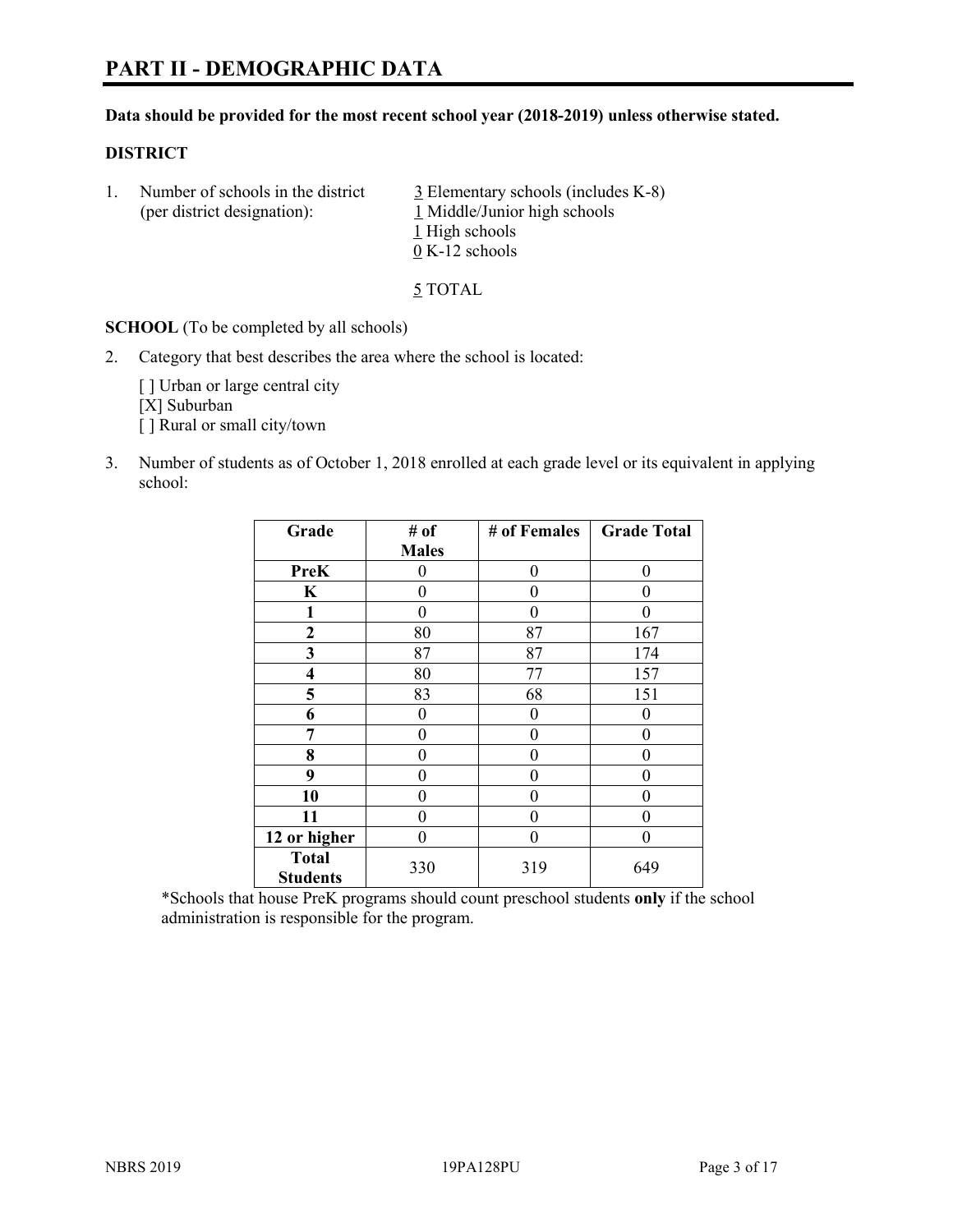4. Racial/ethnic composition of  $0\%$  American Indian or Alaska Native the school (if unknown, estimate): 7 % Asian

 % Black or African American % Hispanic or Latino % Native Hawaiian or Other Pacific Islander 76 % White % Two or more races **100 % Total**

(Only these seven standard categories should be used to report the racial/ethnic composition of your school. The Final Guidance on Maintaining, Collecting, and Reporting Racial and Ethnic Data to the U.S. Department of Education published in the October 19, 2007 *Federal Register* provides definitions for each of the seven categories.)

5. Student turnover, or mobility rate, during the 2017 – 2018 school year: 3%

If the mobility rate is above 15%, please explain.

This rate should be calculated using the grid below. The answer to (6) is the mobility rate.

| <b>Steps For Determining Mobility Rate</b>    | Answer |
|-----------------------------------------------|--------|
| (1) Number of students who transferred to     |        |
| the school after October 1, 2017 until the    | 13     |
| end of the 2017-2018 school year              |        |
| (2) Number of students who transferred        |        |
| from the school after October 1, 2017 until   | 8      |
| the end of the 2017-2018 school year          |        |
| (3) Total of all transferred students [sum of | 21     |
| rows $(1)$ and $(2)$ ]                        |        |
| (4) Total number of students in the school as | 625    |
| of October 1, 2017                            |        |
| $(5)$ Total transferred students in row $(3)$ | 0.03   |
| divided by total students in row (4)          |        |
| (6) Amount in row (5) multiplied by 100       | 3      |

6. English Language Learners (ELL) in the school:  $2\%$ 

15 Total number ELL

Specify each non-English language represented in the school (separate languages by commas): Amharic, Arabic, Bengali, Chinese (Mandarin), Punjabi, Russian, Spanish, Turkish, Urdu, Vietnamese

7. Students eligible for free/reduced-priced meals: 26 % Total number students who qualify: 167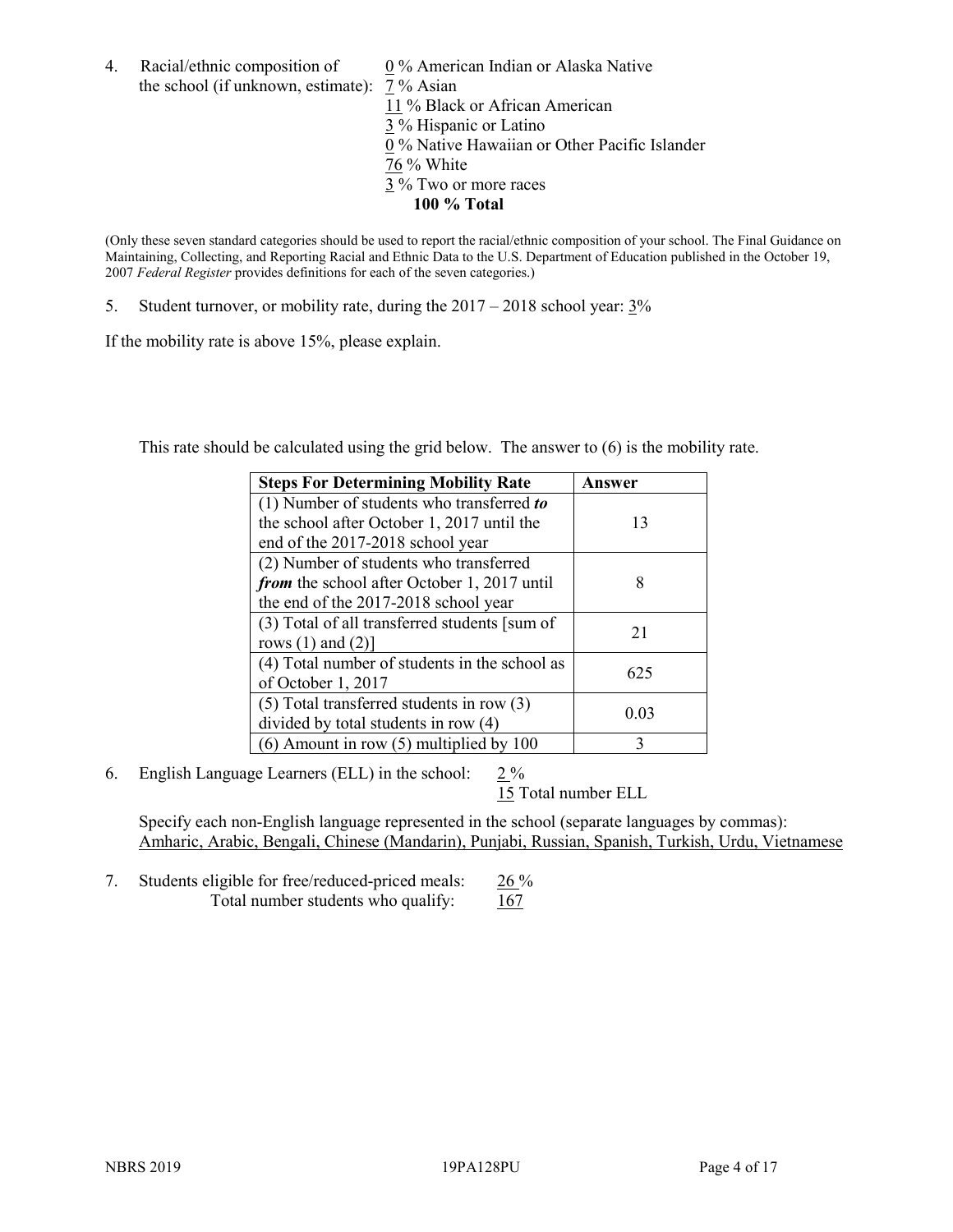121 Total number of students served

Indicate below the number of students with disabilities according to conditions designated in the Individuals with Disabilities Education Act. Do not add additional conditions. It is possible that students may be classified in more than one condition.

| 13 Autism                 | 0 Multiple Disabilities                 |
|---------------------------|-----------------------------------------|
| 0 Deafness                | 0 Orthopedic Impairment                 |
| 0 Deaf-Blindness          | 17 Other Health Impaired                |
| 0 Developmental Delay     | 43 Specific Learning Disability         |
| 2 Emotional Disturbance   | 43 Speech or Language Impairment        |
| 1 Hearing Impairment      | 1 Traumatic Brain Injury                |
| 0 Intellectual Disability | 1 Visual Impairment Including Blindness |

- 9. Number of years the principal has been in her/his position at this school:  $5$
- 10. Use Full-Time Equivalents (FTEs), rounded to nearest whole numeral, to indicate the number of school staff in each of the categories below:

|                                                                                                                                                                                                                              | <b>Number of Staff</b> |
|------------------------------------------------------------------------------------------------------------------------------------------------------------------------------------------------------------------------------|------------------------|
| Administrators                                                                                                                                                                                                               |                        |
| Classroom teachers including those<br>teaching high school specialty<br>subjects, e.g., third grade teacher,<br>history teacher, algebra teacher.                                                                            | 26                     |
| Resource teachers/specialists/coaches<br>e.g., reading specialist, science coach,<br>special education teacher, technology<br>specialist, art teacher, etc.                                                                  | 19                     |
| Paraprofessionals under the<br>supervision of a professional<br>supporting single, group, or classroom<br>students.                                                                                                          | 12                     |
| Student support personnel<br>e.g., school counselors, behavior<br>interventionists, mental/physical<br>health service providers,<br>psychologists, family engagement<br>liaisons, career/college attainment<br>coaches, etc. | 4                      |

11. Average student-classroom teacher ratio, that is, the number of students in the school divided by the FTE of classroom teachers, e.g., 22:1 25:1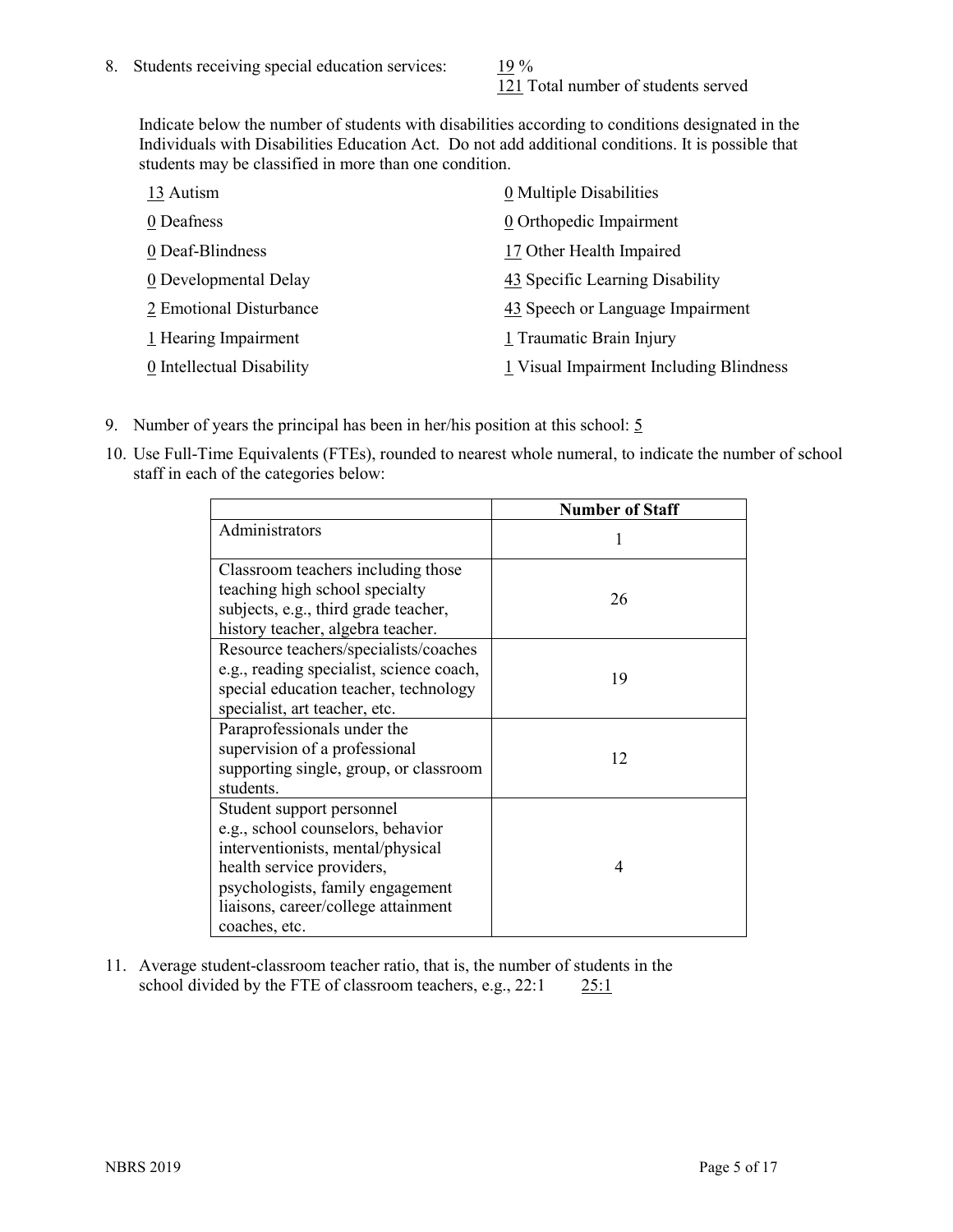12. Show daily student attendance rates. Only high schools need to supply yearly graduation rates.

| <b>Required Information</b> | 2017-2018 | 2016-2017 | 2015-2016 | 2014-2015 | 2013-2014 |
|-----------------------------|-----------|-----------|-----------|-----------|-----------|
| Daily student attendance    | 96%       | 96%       | 97%       | 95%       | 96%       |
| High school graduation rate | $0\%$     | $0\%$     | $0\%$     | $9\%$     | $0\%$     |

### 13. **For high schools only, that is, schools ending in grade 12 or higher.**

Show percentages to indicate the post-secondary status of students who graduated in Spring 2018.

| <b>Post-Secondary Status</b>                  |       |
|-----------------------------------------------|-------|
| Graduating class size                         |       |
| Enrolled in a 4-year college or university    | $0\%$ |
| Enrolled in a community college               | 0%    |
| Enrolled in career/technical training program | 0%    |
| Found employment                              | 0%    |
| Joined the military or other public service   | 0%    |
| Other                                         | $0\%$ |

14. Indicate whether your school has previously received a National Blue Ribbon Schools award. Yes No X

If yes, select the year in which your school received the award.

15. In a couple of sentences, provide the school's mission or vision statement.

Sabold Elementary School is dedicated to promoting academic success for all students, and ensuring students are equipped with the skills and education to become life-long learners.

16. **For public schools only**, if the school is a magnet, charter, or choice school, explain how students are chosen to attend.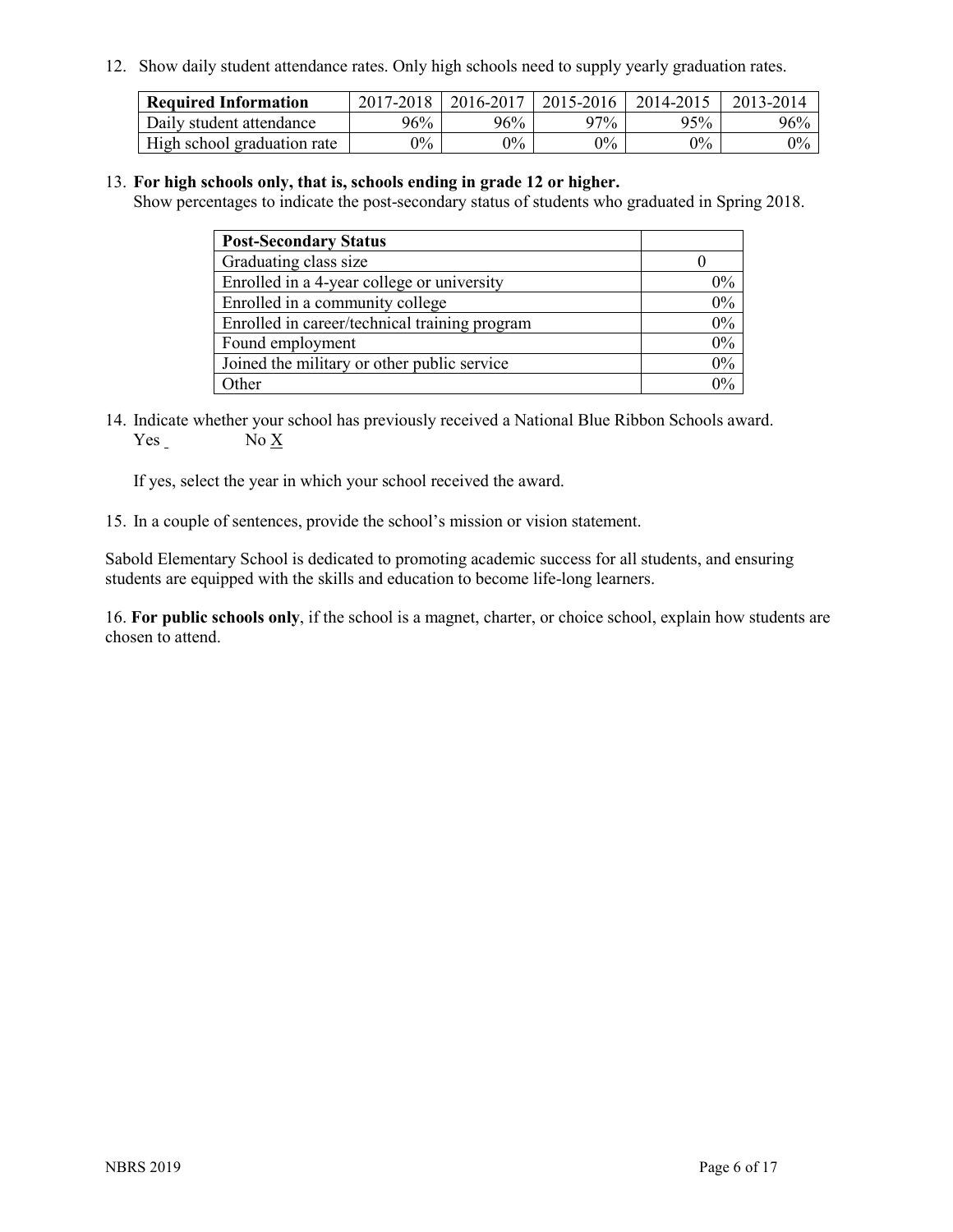# Work hard. Be nice.

Whenever we are asked to describe Sabold Elementary School or the community for which it serves, these simple, yet powerful words serve as a unifying call for staff, students and the community as a whole. Nestled into the suburbs of Springfield, Pennsylvania, Sabold Elementary School has been serving students and families since 1900. Part of the community consists of a population that is raising their family within the same township lines in which they grew up. Generations of families make their way through the school district. They may go away for college, relocate for a few years, but a portion of the population return to Springfield to raise their own families.

Sabold's families are hardworking, dedicated people, who value education as a gateway to new and wonderful opportunities for their children and their futures. In addition to the families who have made Springfield their home for generations, many families have had to "stretch their budgets" in order to afford to live in the Sabold community. In working full-time jobs, many families rely upon the school to assist with after school clubs and other opportunities for their children. In providing amazing opportunities for students before, during and after school, families believe that the school is assisting with the process of providing avenues for student success. In simple terms, families appreciate working hard in life and hold the same expectations for the school system – to provide opportunities for their children to work hard and demonstrate grit in order to attain success.

But make no mistake, one of the main reasons folks purchase homes in the Sabold community is because of its positive, student-centered culture. Sabold's reputation in the community is one of positive, sincere enthusiasm for students. Experiences for students and families are always grounded in a service mentality, in that, people realize that true success occurs when we all succeed. Parents know that while they may be at work, their children will be challenged and loved at Sabold by a dedicated staff and experiences that build the whole child.

Students and their families have embraced the Sabold staff as part of the community regardless of whether or not they own a home within the district boundaries. Staff members volunteer their time to come to the community events such as the Spring Fair, Bingo Night, etc. throughout the year. They view it as an opportunity to interact with families, as well as build relationships and trust. Sabold staff attend more than just school-sponsored events. Staff members are often seen at the local parades, students' baseball games, community plays, etc. It does not go unnoticed by the community, and they frequently express their gratitude for the staff involvement. A trust among parents, teachers, students, and administrators has been maintained for many years. The community recognizes that Sabold is much more than school. It represents pride in the community. It is symbolic of togetherness. It is a commitment to success.

Sabold students and staff are mission driven. The core mission is simple; get better. This is accomplished through relentless consistency addressing the school's goals. Students and teachers alike set short-term and long-term goals. Students learn to monitor their own goals and reflect on their incremental progress. Teachers work hard to achieve personal goals that are linked to student success. The Sabold teachers integrate the goals of the school and community into their daily practice- a practice built on hard-work and determination and accepting nothing less than success. They hold themselves accountable when students are unsuccessful academically or socially, and they will take the necessary steps to create a new path for success for the students.

One of the most critical keys to success at Sabold can simply be described as consistency. There is a consistency in quality instruction and monitoring students' progress in order to ensure success. Instructional techniques may vary on a given day, or the structure of a lesson may look different in one classroom to the next; however, the consistency is grounded in maximizing instructional time and ensuring student success. Additionally, teachers are well-versed in a variety of assessment types. They are frequently checking for understanding and making adjustments to their lessons based on the students' ability to grasp and master concepts. They measure students' progress in a given lesson, as well as over time. Students who are not meeting expectations are given the remediation and support until they do.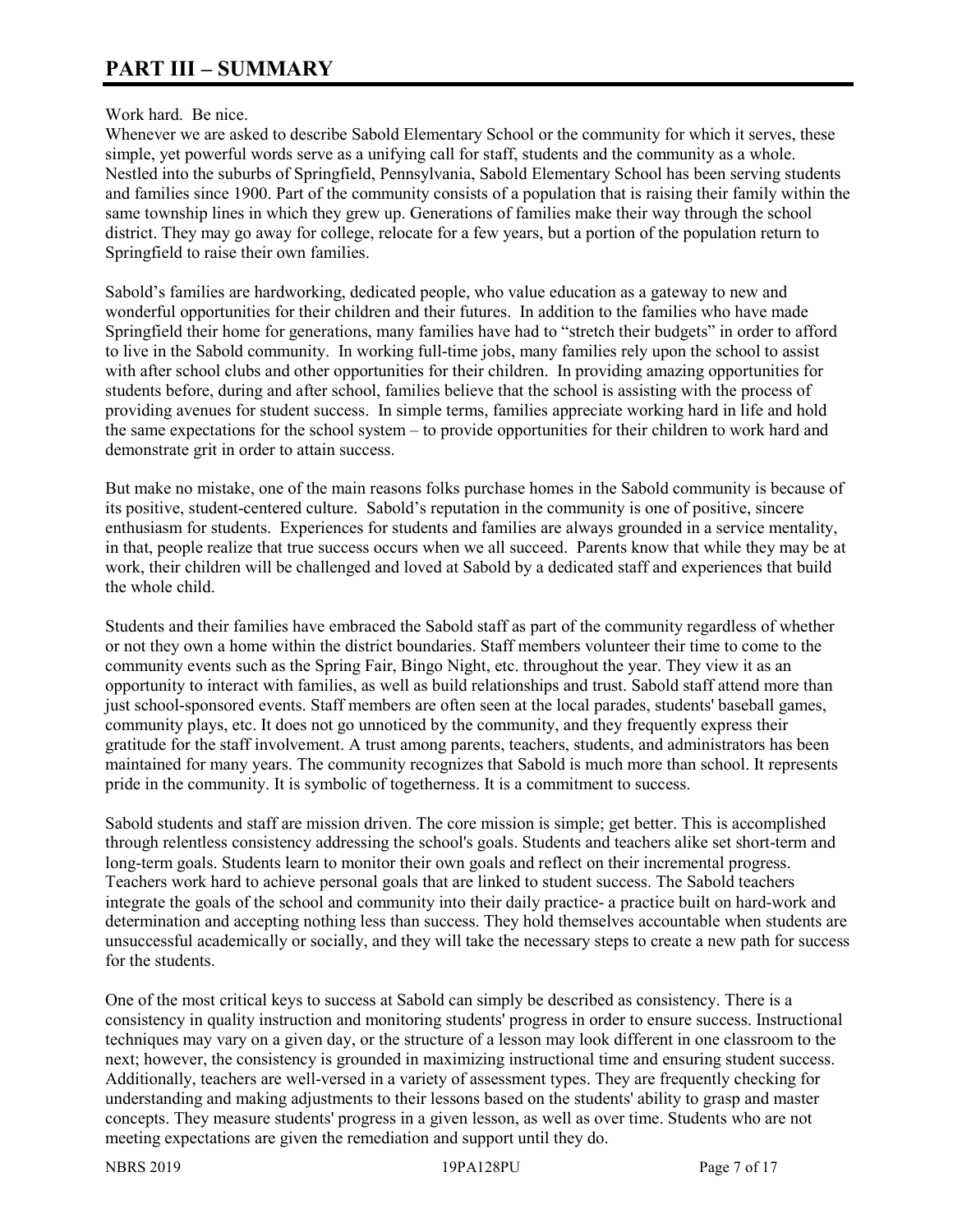Achievements and goal attainment are celebrated at Sabold. Each trimester students who meet their academic and social goals are recognized at an assembly for all of the students in the school. Additionally, students are recognized on the morning announcements for a variety of reasons centered on improvement and reaching their goals. Students may be recognized by a teacher for their effort in class, attaining a sightword goal, or competing in a karate tournament over the weekend. Every child in the school is recognized for their accomplishments at some point throughout the year.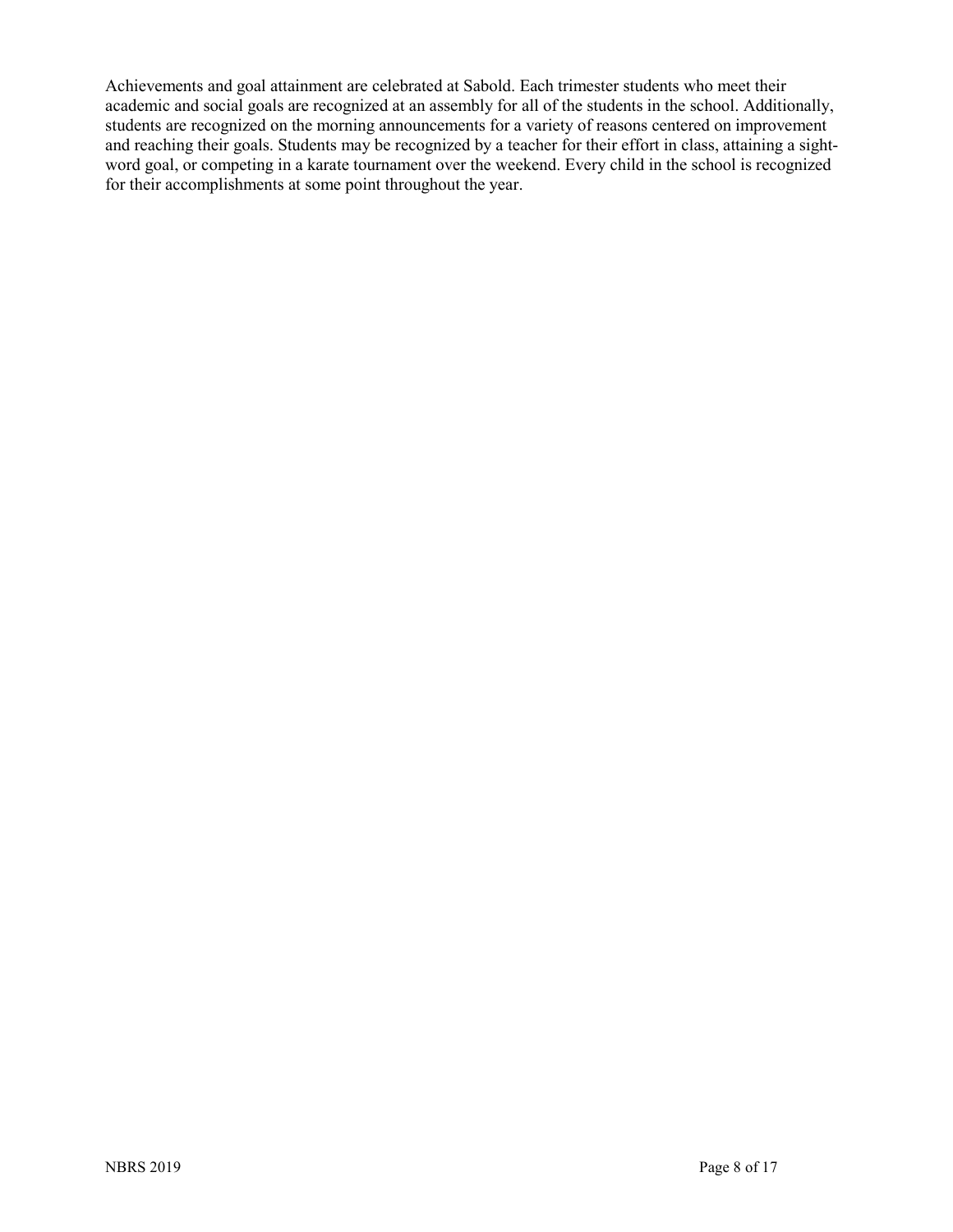# **1. Core Curriculum:**

# **1a. Reading/English language arts:**

The ELA curriculum is PA Core Standards-Based and integrates reading and writing with the content areas. At each grade-level there are four units of study developed around essential questions. These questions provide a guiding thread that connect the reading and writing instruction to the science or social studies standards. For example, fifth graders seek to answer the question, "How does cooperation and conflict impact civilization?" through authentic reading and writing activities. Literacy instruction is based on a balance literacy model that includes extensive modeling with a gradual release of responsibility through both guided and shared reading and writing strategies. The shared reading and writing instruction focus on critical reading and analytical response to text with both fiction and non-fiction text. The literacy block includes explicit instruction in phonics, vocabulary, and grammar, which is differentiated to support optimal student growth. Rigorous literacy centers are structured to reinforce and extend student learning providing students with the opportunity to demonstrate independent mastery of the learning objectives. Within the special area schedule, through an in-addition-to model, students are provided with additional reading instruction through Title I, workshops, and a customized online reading program. Beyond the core literacy program students also receive daily small group customized guided reading instruction. The mission of our customized guided reading program is to provide equitable instruction that supports growth and learning of all students ensuring that they reach their potential. Reading instruction is differentiated based on student data from a variety of sources, including standardized assessments, which measure both performance and growth, and embedded formative individualized reading assessments. Guided reading instruction is delivered through a customized small group model, in which all students are re-grouped based on their specific reading goals as determined through structured student data reviews. Through this model we are able to provide both enrichment and remediation maximizing reading growth for all students.

# **1b. Mathematics:**

The Mathematics instructional program is designed to ensure mastery of mathematical practices, concepts, and skills, and is aligned to the PA Core Mathematical Standards. The math curriculum is a problem-based learning curriculum which is the key to conceptual mathematical development. It is a research-based instructional program, which includes a robust technology component for personalized learning. Eight core Math Practices are taught and reinforced through-out the program: (1) Make sense of problems and persevere in solving them, (2) Reason abstractly and quantitatively, (3) Construct viable arguments and critique the reasoning of others, (4) Model with mathematics, (5) Use appropriate tools strategically, (6) Attend to precision, (7) Look for and make use of structure, and (8) Look for and express regularity in repeated reasoning. Math instruction strategies include a focus on problem-based learning, meta-cognition, and math discourse. These strategies ensure that students are making sense of mathematics, unpacking their thinking, and are able apply mathematical concepts to real-world problems. Teachers monitor student progress and mastery through frequent standards-based formative assessments. Grade-level teacher teams review and analyze student data as a compass for curricular pacing, targeted re-teaching, and small group differentiated instruction. Teachers and students engage in data conferences, set personal learning goals, and monitor academic progress. In order to extend customization of math instruction, we employ an in-additionto model, wherein students are provided with additional math instruction through Title I, workshops, and multiple customized online math program. Differentiation is also achieved through departmentalization and regrouping for math instruction in fourth and fifth grade. This structure builds mathematical instructional expertise, allows for the effective use of support resources, small group instruction, intervention, and acceleration.

### **1c. Science:**

The science curriculum was developed with the intent of ensuring that students understand that science is inquiry, problem solving, and discovery and not a series of seemingly unrelated topics and facts. Through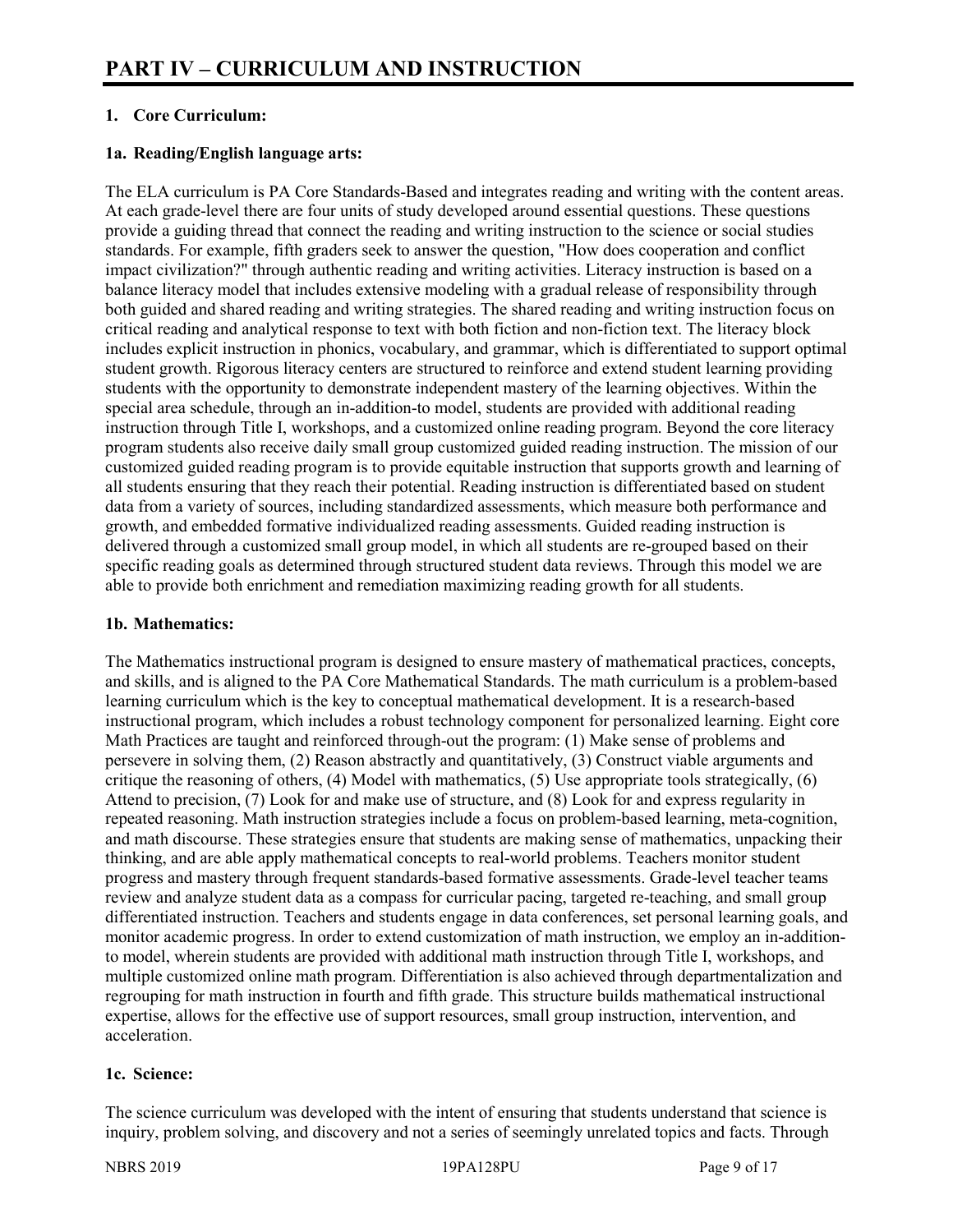our standards-based science curriculum students discover and learn about how the natural and man-made world around them works and the interdependent relationship between humans and the universe. The essential questions spark inquiry and provide the foundation for investigation, experimentation, observation, and research. Students learn to ask questions, hypothesize, plan investigations, use scientific tools and technology, gather and analyze data, and solve real-world problems. Embedded in the curriculum are opportunities for students to build models that represent global systems and cycles, such as water cycle, rock cycle, electric circuits and simple machines. In addition, students observe living organisms in their natural habitat, observe and record life cycles of plants, butterflies, praying mantis, tadpoles, fiddler crabs, crickets, and other organisms. These hands-on activities provide authentic learning experiences for students that supports the curriculum.

The district recognizes the importance of promoting metacognition in science instruction. Students are taught to recognize their preconceptions of how the world works and shift their framework of thinking to be more analytical about real world problems. The science curriculum exposes students to different viewpoints and teaches them how objectively observe and reason. The curriculum fosters critical thinking and problemsolving skills for real environmental problems. Students confront problems such as forest fires, pollution, and endangered species. They research and analyze such issues, recognizing that solutions require innovative and imaginative thinking. Teachers provide opportunities that immerse students in exploring potential solutions involving science, technology, engineering, mathematics, and teamwork. Science classes are collaborative in nature. Students learn to design solutions through teamwork, communication, and assigning roles and responsibilities.

Teachers utilize the data provided from state assessments to ensure that students are grasping key concepts and mastering the standards. Data are dissected over the summer and in the beginning of the year. Adjustments are made to curriculum and instruction based on the data. Ongoing assessment data are critical to student success. Student understanding is assessed daily through formative assessments. Teachers use a variety of methods such as Google forms, exit slips, and written responses to class content to analyze and evaluate student understanding. Teachers are able to link standards and instruction to authentic and relevant contexts, which allows them to determine which students are able to successfully apply their learning.

# **1d. Social studies/history/civic learning and engagement**

The Sabold Elementary social studies program includes history, economics, geography, and civics. Springfield School District recognizes the importance of engaging in social studies inquiry. It is important for elementary-aged children to recognize themselves as stakeholders in their community, potential problem-solvers and contributors to the success of the world. Sabold's approach to the curriculum is to learn about the history of the United States and the world, in order to learn from the past, make informed decisions, think critically, and be active participants. Teachers use a variety of approaches and resources that allow for productive discourse that is engaging for students.

There are several factors that were considered when designing Sabold's instructional approaches for Social Studies. First, we believe it is necessary to embed literacy instruction into the curriculum so that students have the required reading skills to understand the content, historical relevance, etc. Additionally, we believe students need to be taught how to analyze informational texts for deeper understanding in order to have the necessary skills to make thoughtful judgements and express their opinions. Thirdly, we believe that these skills need to be integrated into a framework that allows students to apply these skills and in order to be active participants in the community and contributing members of society.

Social Studies assessments target evaluation of students' literacy skills when reading and analyzing informational content, as well as their ability to apply those skills to express and defend arguments and think critically to problem-solve. Questions require higher-order thinking, and there is not a focus on specific dates, names, etc. that simply require memorization of facts and information. After analyzing assessment data, there is a focus on remediating instructional techniques for teachers so that students are more successful when applying the skills.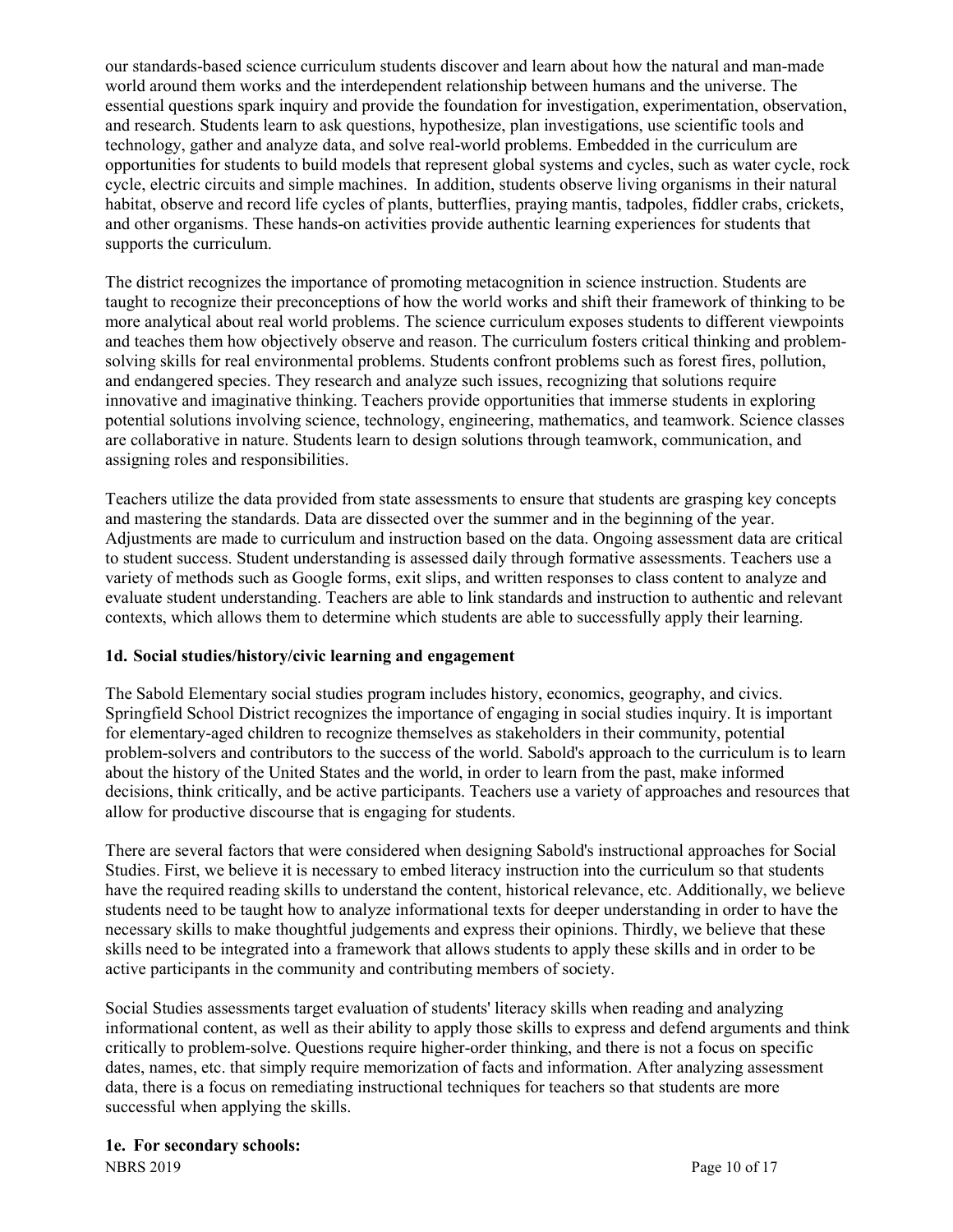# **1f. For schools that offer preschool for three- and four-year old students:**

# **2. Other Curriculum Areas:**

Sabold Elementary provides many opportunities for students to develop skills and enhance their abilities outside of what is considered to be core curricular areas. Students in grades two through five are provided with one-hour of instruction in a number of other curriculum areas on a daily basis, through scheduled times referred to as "specials." The specials provide learning opportunities that are not always targeted in a general education classroom; however, the learning will benefit the student in the classroom.

The Springfield School District has a rich tradition in the Visual Arts. All students at Sabold Elementary participate in Art classes. They have the opportunity to create clay projects, explore photography, and learn a variety of art techniques. Art history and cross-curricular opportunities are embedded within the program, which provide students with a deeper understanding and appreciation for art.

There is a delicate balance of breadth and depth within Springfield's Art curriculum, which results in enthusiasm and engagement among the students, as well as in the community. The district recognizes that art can serve as a catalyst for creative thinking, which results in personal expression in a variety of ways. Students develop life-long skills and appreciation of the arts through personalized art projects, opportunities to sing, and play instruments. We encourage students to explore, create, improvise, and evaluate art to deepen their understanding and application.

Performing Arts is held in high regard within Springfield School District. All Sabold students participate in musical education, musical expression, and creativity through general music classrooms, vocal and instrumental performances, and community connections. Sabold Elementary hosts a community event each spring, called the Sabold Showcase. Students display art work and hold musical performances for members of the community. All students participate in the event.

Sabold students participate in a variety of technology-based specials. Springfield School District is committed to finding ways to enhance learning through technology. We recognize that we live in a technology-dependent world, and that students need to develop skills such as digital citizenship, internet safety, and research skills. Sabold is addressing students' needs to have instant access to answers, to be able to communicate in a variety of ways, and to create. Sabold students are assisting in creating their own meaningful learning environment through the learning opportunities provided during these specials.

During technology-based classes, students have hands-on experiences in coding, robotics, and advanced forms of communication. During the technology specials, Sabold students have taken virtual trips through space and explored remote places in the world using virtual reality goggles, creating opportunities that our students may never have.

There are a variety of cross-curricular connections during these classes. For example, during the electricity unit in Science class, students learn about circuits in the technology classes using programs like Makey-Makey.

The physical education program is a student favorite at Sabold Elementary. Springfield School District recognizes the importance of physical education and physical activity for elementary students. All students have a minimum of one hour of physical education/ health within a given cycle of specials. Grounded in a variety of fun and engaging activities in the gymnasium, is educating children about the many benefits of physical movement, sportsmanship, nutrition, and making healthy choices.

NBRS 2019 Page 11 of 17 Movement is a cornerstone of the physical education classes- teaching students basic movement patterns and concepts. These are designed to serve students so that they can better engage in sports and games that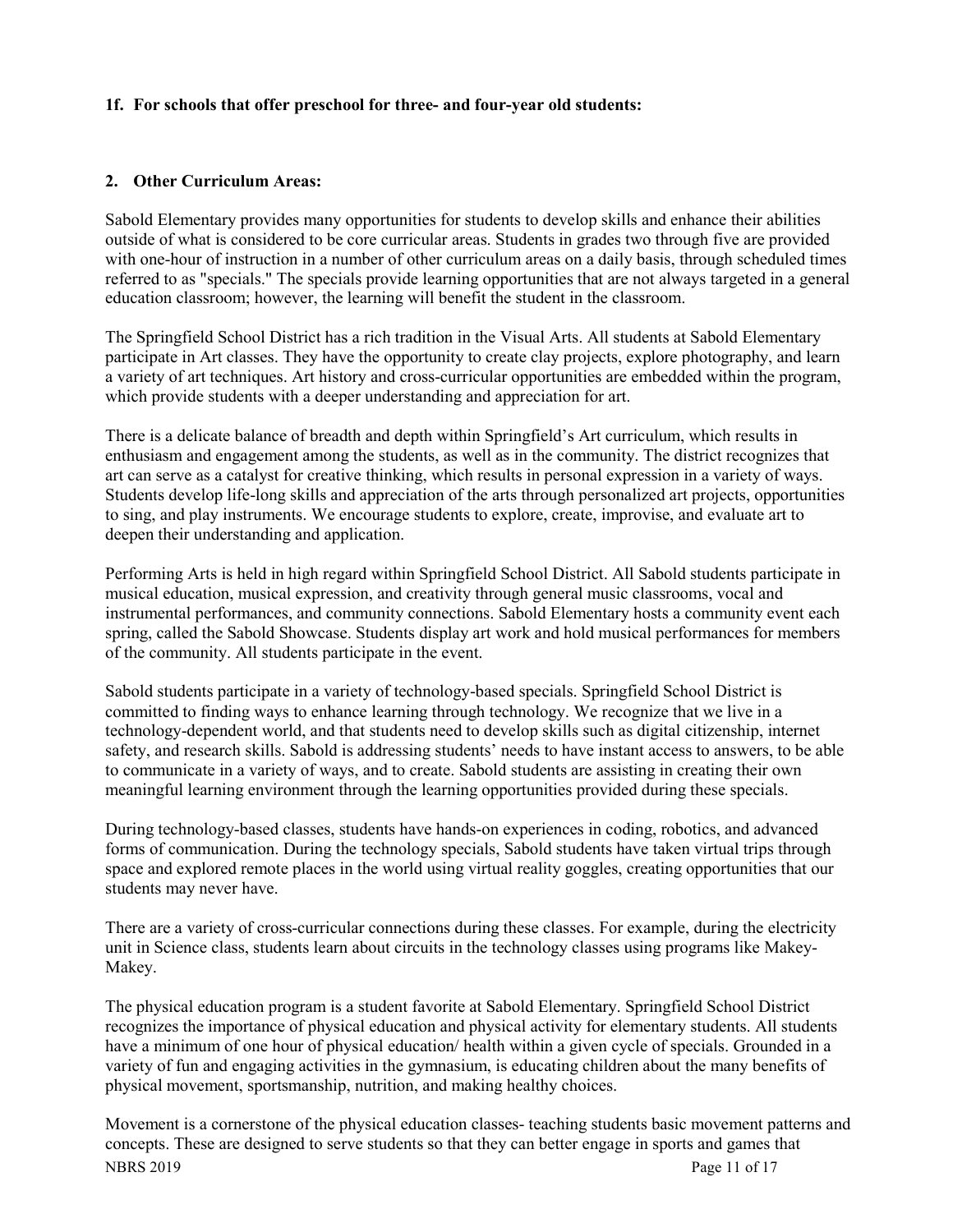require a variety of movements and skills.

The physical education classes include direct instruction, as well as authentic teaching opportunities, that focus on sportsmanship, social skills, and handling emotions. Activities are designed to foster and improve team-building and communication. Those skills are explicitly addressed prior to the activities as well as during the activities.

Students are taught the importance of taking care of their bodies through nutrition and making healthy decisions. Students are taught about the benefits of a healthy diet, as well as the effects of poor dietary choices, nicotine and drug use, etc.

All classrooms and students participate in Responsive Classroom, which focuses on a variety of social and emotional skills. The program empowers students, as well as staff, through character building. Students learn social skills such as responsibility, empathy, and self-control. Additionally, they are taught academic skills that are necessary to be successful- perseverance, goal-setting, and problem-solving.

### **3. Special Populations:**

Springfield School District uses a number of measures to identify and monitor all students, which begins through registration and academic screenings before students even enter a school building. Additionally, there are a number of safety nets through assessment measures and a Child Study Team to identify and monitor students needing additional supports.

Sabold uses a schedule that allows for student supports to be supplemental, with the exception of students requiring the most intensive level of supports. The schedule is created so that students are in the general education classroom for all curriculum. Students requiring enrichment, special education, or supplementary support services (as well as instrumental lessons) receive those services during a 60-minute block of specials. A six-day cycle allows for all students to receive the typical specials (art, music, etc.), as well as supports for areas of need. These supports are provided for students who have IEP's or regular education students who may need short-term or long-term interventions.

The schedule also allows for students to receive in class supports. Typically, students requiring services such as Occupational Therapy, English Language Support, and Speech and Language Therapy. Again, we try our best to support and supplement rather than replace. We try to avoid students coming out of their classrooms and missing general education instruction.

We believe that students requiring additional support should be given such supports "outside" of the school day because part of what they need is more time. The school does provide a homework club for students needing support; however, that is a challenge to get students into school early, or have them stay after school, compensate teachers for their time, etc. We believe that providing these services during specials is an option that is aligned with that philosophy, without the challenges that come with before-school and after-school programming.

Progress monitoring for interventions occurs through special education processes, as well as through the child study team. Adjustments are made through programming, frequency, etc. based on the progress monitoring data. Based on the data analysis, students will receive additional supports for areas of need. For example, if it is determined that students have a fluency need, there is a program for that; a comprehension need would signal staff to implement a different program. The effectiveness of the interventions are closely monitored, and adjustments are made as needed.

NBRS 2019 Page 12 of 17 A similar approach is taken for students exceeding the grade level expectations, and who require enrichment. Our gifted services are provided during specials. We believe that students requiring enrichment should have the opportunity to work with peers on concepts and activities that require advanced thinking, so they have classes built into the cycle; however, we believe it is important and beneficial for these students to work with their same-aged peers on the regular education curriculum in regular education classrooms. The teacher who provides gifted services collaborates with the classroom teachers to assist in providing differentiated and accelerated learning opportunities. Additionally, fourth and fifth grade math classes are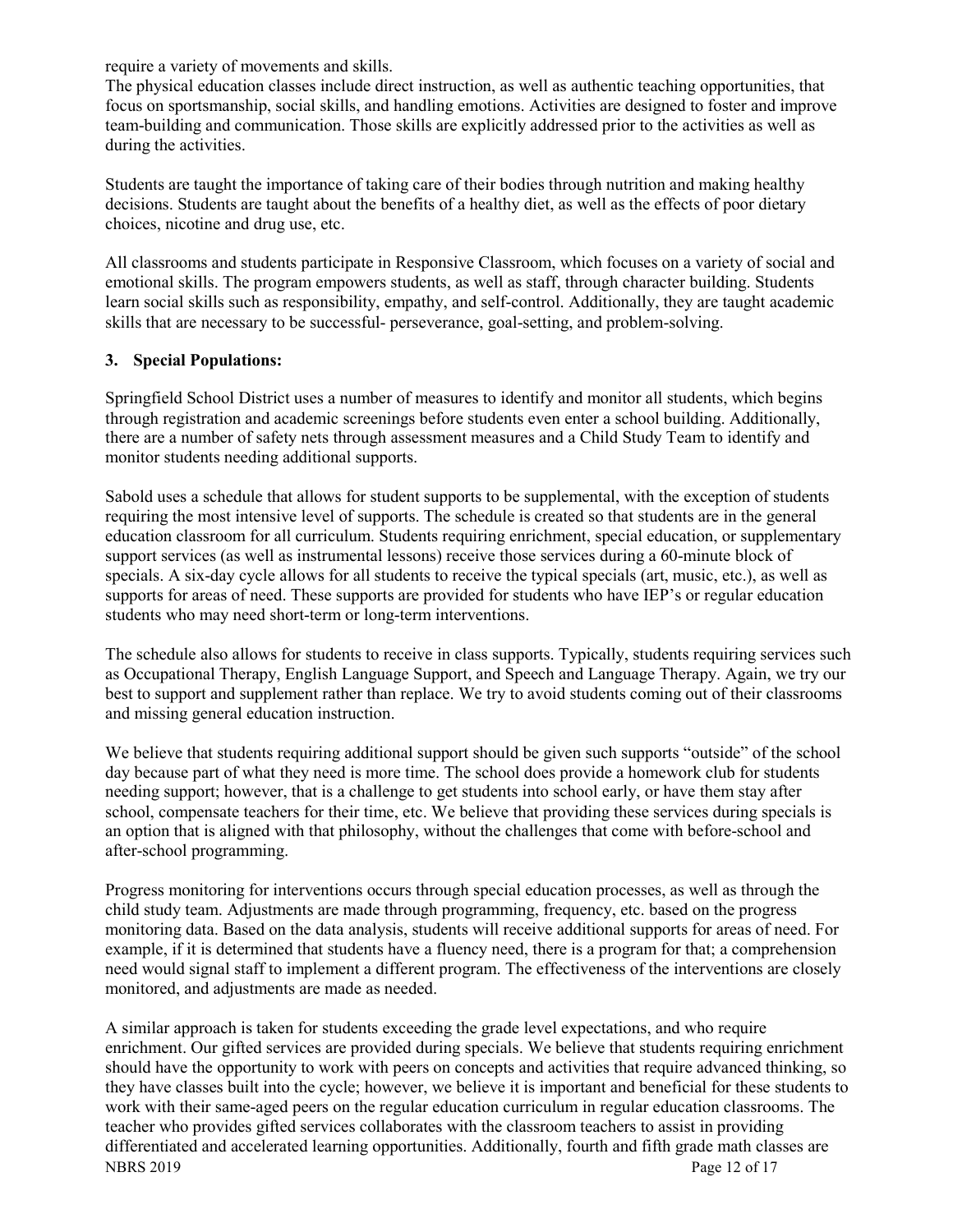"leveled" so that high-achieving students are placed together, and students requiring additional supports are in smaller class sizes.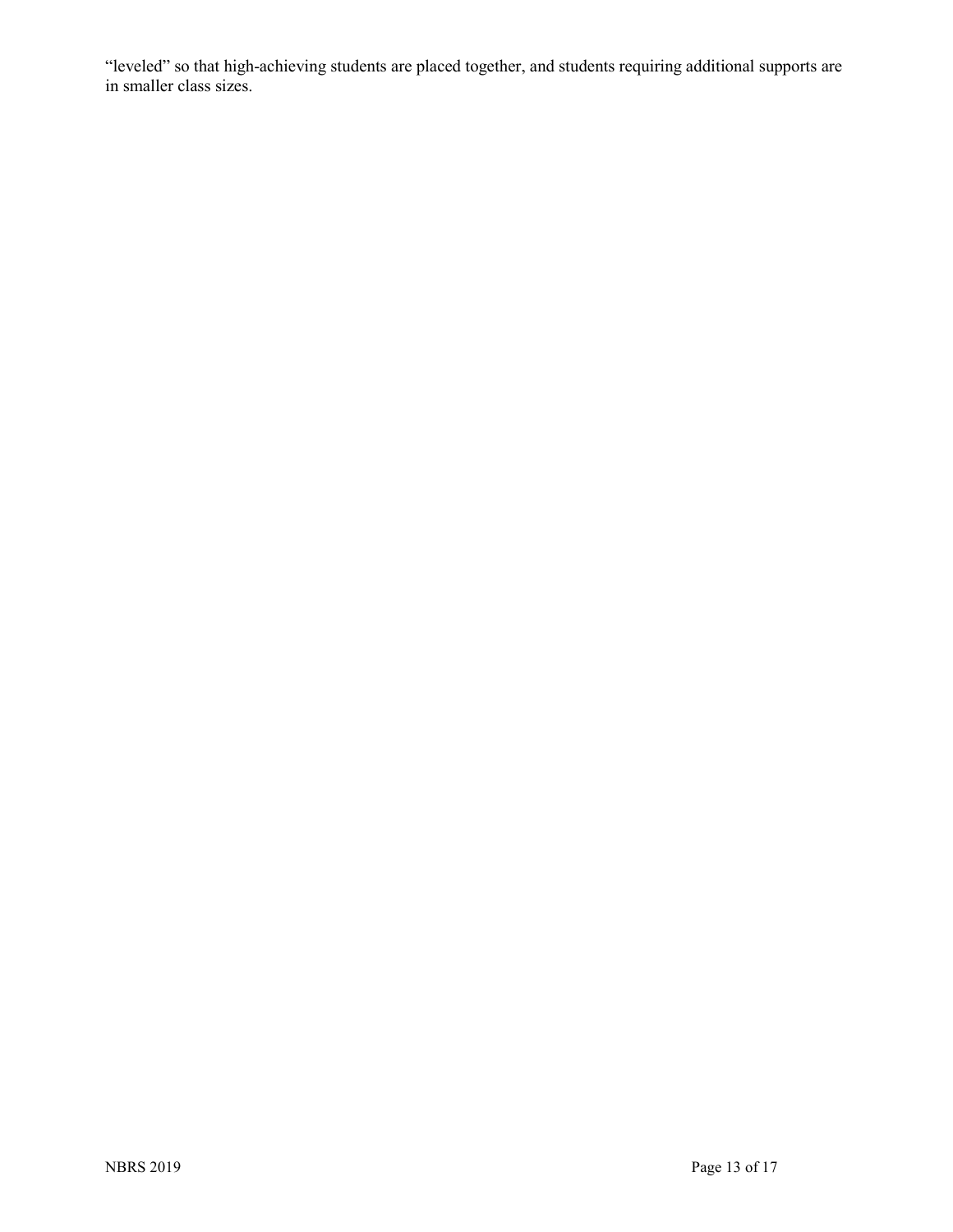# **1. School Climate/Culture:**

Sabold Elementary prides itself on having a simple mission; get better. Our focus on improvement is shared among students and staff alike. Having a goal that is centered on improvement allows everyone to have the same goal, whether they are high-achieving, in need of special education supports, or the most successful person in the school; the mission remains the same; get better.

When we say our focus is to get better, it does not mean to simply become better educators. We do try to be the best educators we can be, but even more so, we try to be the best people we can be. A school culture is defined by its people. The people are the reason for the success in this school. Strong, collegial and often friendly, relationships are the norm. The relationships breed better collaboration and more learning opportunities. Staff and students demonstrate value for each other, which leads to hard work and high aspirations. We value and celebrate the hard work demonstrated by our students and staff. We find that the power of praise inspires others and raises expectations.

As is best instructional practice, adults must model our efforts in improving. We learn from each other; we collaborate; we take classes in the summer: we attend professional development opportunities. We do our best to lead by example. We believe that our students recognize and learn from our goals, actions and behaviors. The expectations we set for ourselves are reflected in our students.

Even our rules are set for both staff and students. We only have two of them - work hard and be nice. We expect our staff to model those behaviors, and our students to learn to do the same. Showing empathy, support, and gratitude are powerful and inspiring traits for students to see adults modeling. The direct and ancillary effects result in hard-working, respectful students who have high expectations for themselves.

We are proud of our school. Our hallways are filled with student work, photographs of staff and students, and quotes that represent our values. We see students proudly wearing Sabold spirit wear every day in our halls because we are proud to say we are from Sabold. We are a family. We can take of each other and our home.

### **2. Engaging Families and Community:**

The relationship with the community begins with a shared vision of Sabold Elementary, and that vision has the highest of aspirations. We affectionately refer to Sabold as "the Greatest School on Earth." While that is intended to be humorous, it has also developed into a mantra that serves as a reminder that we have high expectations for our school and students. Parents have adopted this mantra, and they continuously demonstrate their support in holding the school in such high regard.

Parents are an integral part of our plan to be "the Greatest School on Earth." We have an active Home & School Association with members who engage with parents and community members via email, Facebook, Twitter, and in person through our Home & School meetings. There are numerous opportunities to volunteer in the school, as well as many opportunities for parents to visit the school for things like Presidents' Day speeches, Holiday Sing-Alongs, and Bingo Night. We try to do our part in supporting the community as well by purchasing the food, prizes, etc. for the events from local businesses.

We hold a Back to School Night and parent-teacher conferences in the fall. Our goal is 100% participation in each of these events each year in order to begin building these relationships. We truly believe our success is contingent upon our partnership with parents and the community.

### **3. Professional Development:**

Highly effective professional development is critical to the district's success. The professional development is always aligned with long-term goals, district initiatives, and needs-analyses. Our schools and our district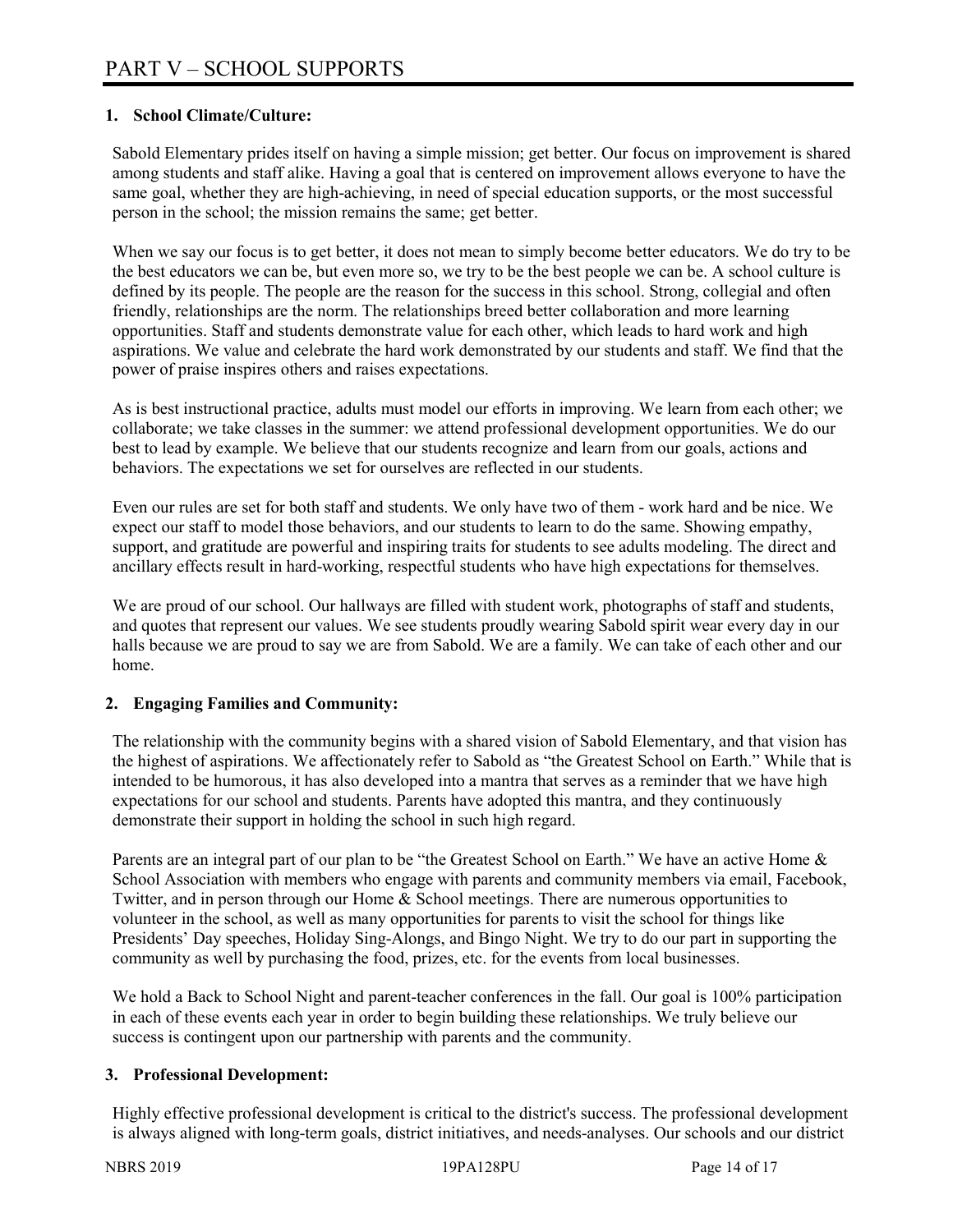improve when our instructional practice and techniques improve. When considering professional development, the district focuses on two points; how the training will make our students more successful, and how the training will make our teachers more successful.

There are limited occasions when educational gurus are hired to provide professional learning opportunities district-wide; however, the district relies on the experts that are employed within our schools and among our administrative team. We learn from each other in a variety of ways. The district has created Professional Learning Communities for teachers to attend after school. Topics are chosen in advance based on teacher feedback. Teachers can elect to attend the PLC sessions based on the topic. These sessions provide opportunities for teachers to learn from a presenter within the district, as well as from each other through discussion and collaboration. These PLC's are well-attended, and teachers quickly apply the learning in their own classrooms.

Expert teachers are asked to provide professional development for their colleagues as well. There is great value in teachers learning from their peers, and the district has seen the advancement of instructional techniques when teachers observe what their colleagues are doing. This type of professional development allows for teachers to focus on curriculum and district resources, which will directly apply to what students are learning and doing in the classroom. Additionally, administrators provide teachers with opportunities to have peer-to-peer observations. Teachers are provided class coverage so that they are able to visit their colleagues as they model instructional techniques, classroom management styles, etc.

Administrators participate in non-evaluative "walk-throughs" in which they travel through classrooms and discuss observations in order to create opportunities to support teachers as well as learn from them. The fact that these walk-throughs are non-evaluative allows for a shift in the discussions. The discussions can focus on teaching and learning, which will increase the likelihood that teachers will be more receptive to the feedback.

When new programs are introduced to the district, they are accompanied by the necessary training from company representatives, and there are numerous opportunities for follow-up trainings, questions, and support. District administrators are vigilant about observing the implementation of these programs, serving as supports for teachers, and acting as liaisons to communicate with teachers and representatives.

# **4. School Leadership:**

There is a shared leadership approach at Sabold Elementary that is grounded in a shared vision to "Get Better." Our expectations are high in terms of how successful our students can be based on our own goals to grow and improve. The staff has an understanding that we must learn from each other and seek out new opportunities to learn in order to be highly effective.

The principal serves as the overall instructional leader of the school. He believes the most critical factor to being an effective instructional leader is to be in the classrooms as often as possible in order to be able to provide feedback and support. Additionally, spending the majority of the days in classrooms also keeps him abreast of changes that may need to be made with curriculum, behavior, etc.

The principal also believes that the most important factor in a child's academic success is the teacher. Teachers are leaders and there are opportunities for teachers to learn from the expertise of their peers in the building. In a small district such as Springfield, there are not instructional coaches, so the administrators must be creative in how to provide classroom collaboration and ongoing professional development. Part of the reading specialist's schedule is left open and flexible in order to provide opportunities for coaching and modeling lessons in classrooms. Additionally, she joins team meetings to provide guidance and support. The lead special education teacher has time built into her day as well. She uses that time to complete functional behavior analyses, support classroom teachers, and assist other special education teachers.

NBRS 2019 Page 15 of 17 Classroom teachers assume leadership roles in a variety of ways. They assist in developing curriculum and district assessments. Their input is valued and critical to our success. Teachers often take part in peer observations in efforts to learn from each other. They are frequently seen during their team time,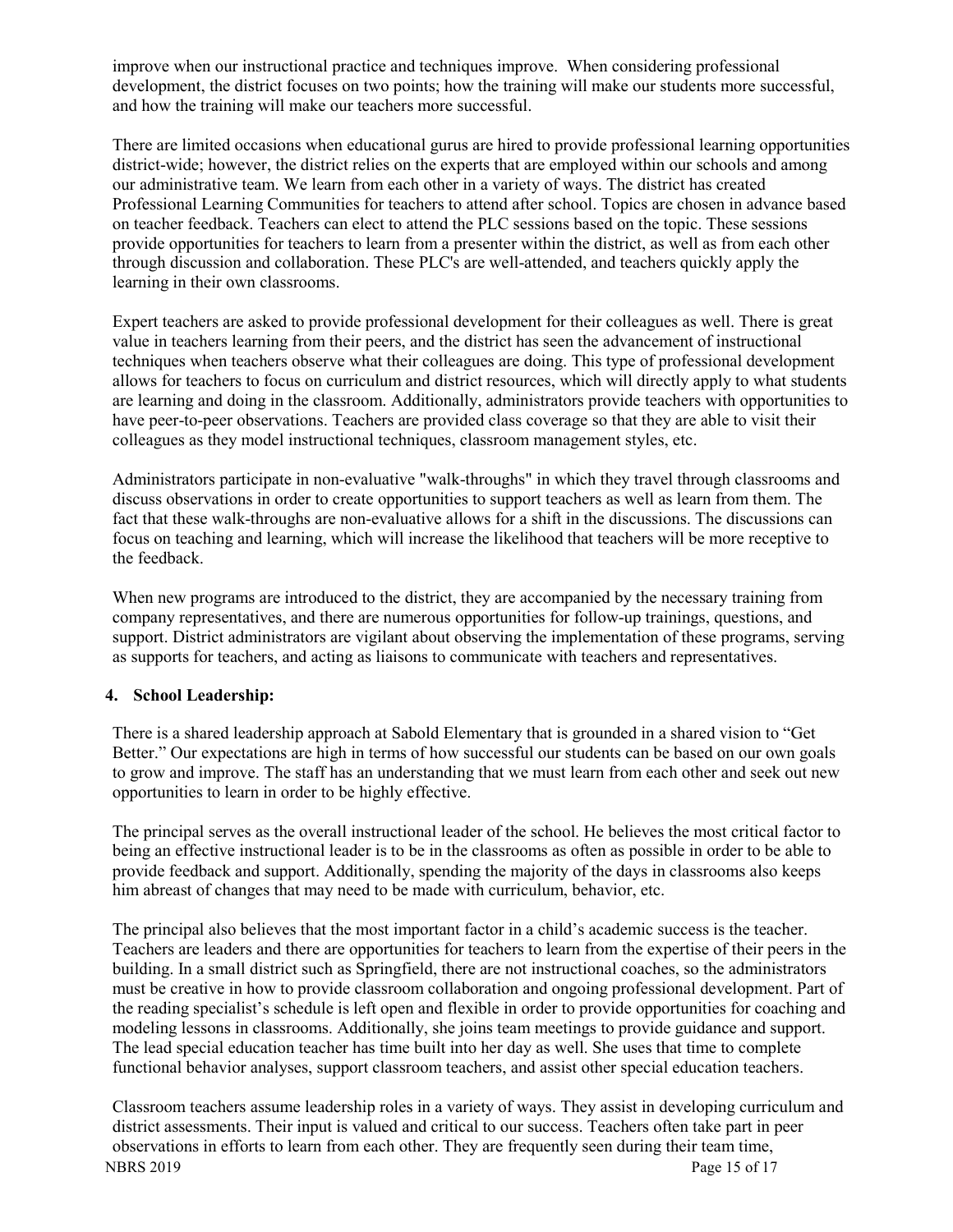collaborating and learning from each other to enhance their instructional techniques.

The students at Sabold Elementary are always at the forefront of all decision-making. In fact, the students are part of the decision-making process. Student voice is a component of our school that we believe is important. A group of fifth grade students make up the Sabold Leadership Group and serve as the voice of the student population. They have opportunities to meet with the principal, guidance counselor, and other staff members to share their beliefs about how to make our school better.